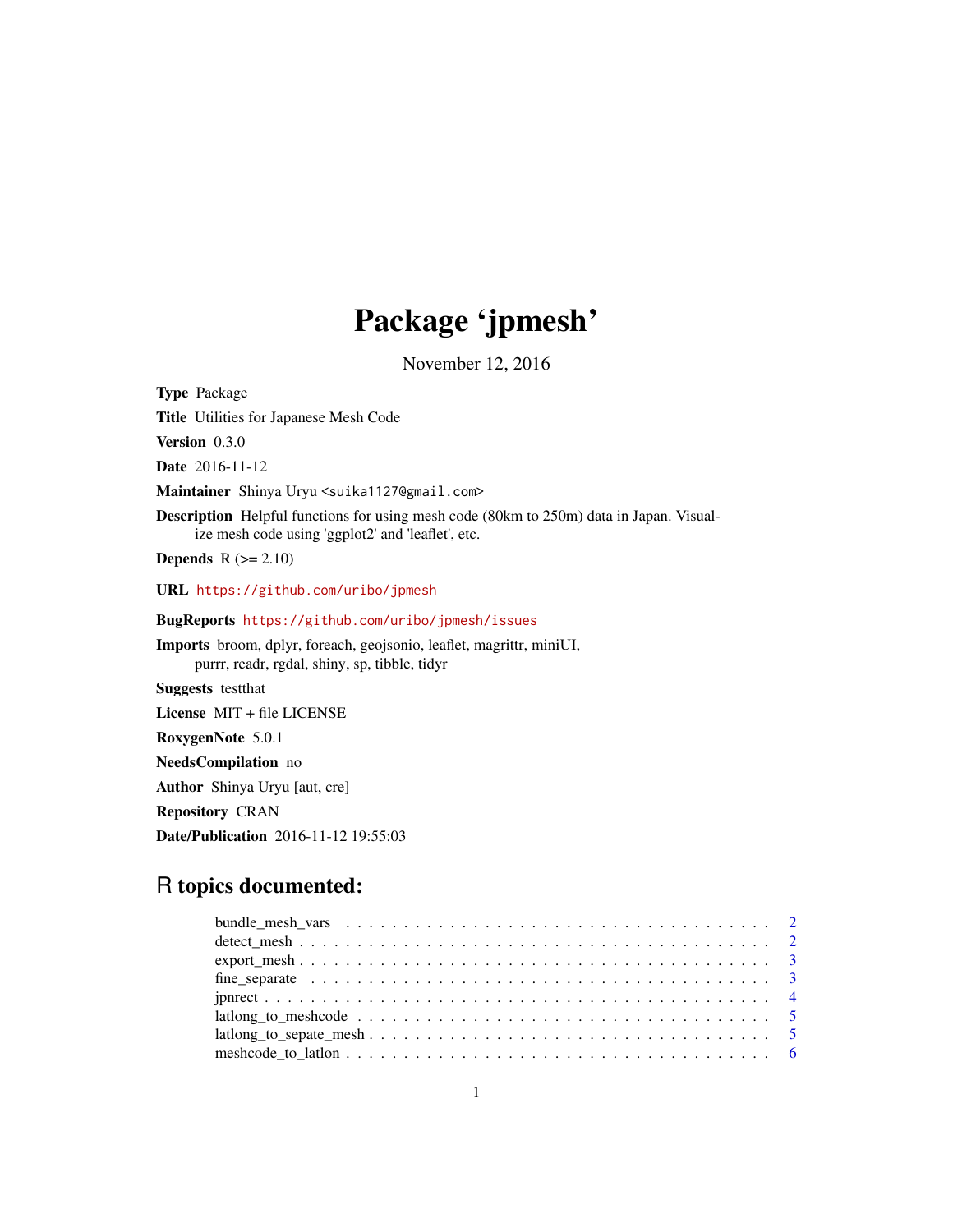<span id="page-1-0"></span>

| Index |  |  |  |  |  |  |  |  |  |  |  |  |  |  |  |  |  |  |  |  |
|-------|--|--|--|--|--|--|--|--|--|--|--|--|--|--|--|--|--|--|--|--|
|       |  |  |  |  |  |  |  |  |  |  |  |  |  |  |  |  |  |  |  |  |
|       |  |  |  |  |  |  |  |  |  |  |  |  |  |  |  |  |  |  |  |  |
|       |  |  |  |  |  |  |  |  |  |  |  |  |  |  |  |  |  |  |  |  |
|       |  |  |  |  |  |  |  |  |  |  |  |  |  |  |  |  |  |  |  |  |
|       |  |  |  |  |  |  |  |  |  |  |  |  |  |  |  |  |  |  |  |  |

bundle\_mesh\_vars *generate null variables for jpmesh*

#### Description

generate null variables for jpmesh

#### Usage

bundle\_mesh\_vars(df)

#### Arguments

df data frame

detect\_mesh *Detect file scale mesh code*

#### Description

Find out position.

#### Usage

detect\_mesh(meshcode, lat, long)

#### Arguments

| meshcode | mesh code |
|----------|-----------|
| 1at.     | latitude  |
| long     | longitude |

#### Examples

detect\_mesh(52350422, lat = 34.684176, long = 135.526130) detect\_mesh(523504221, lat = 34.684028, long = 135.529506)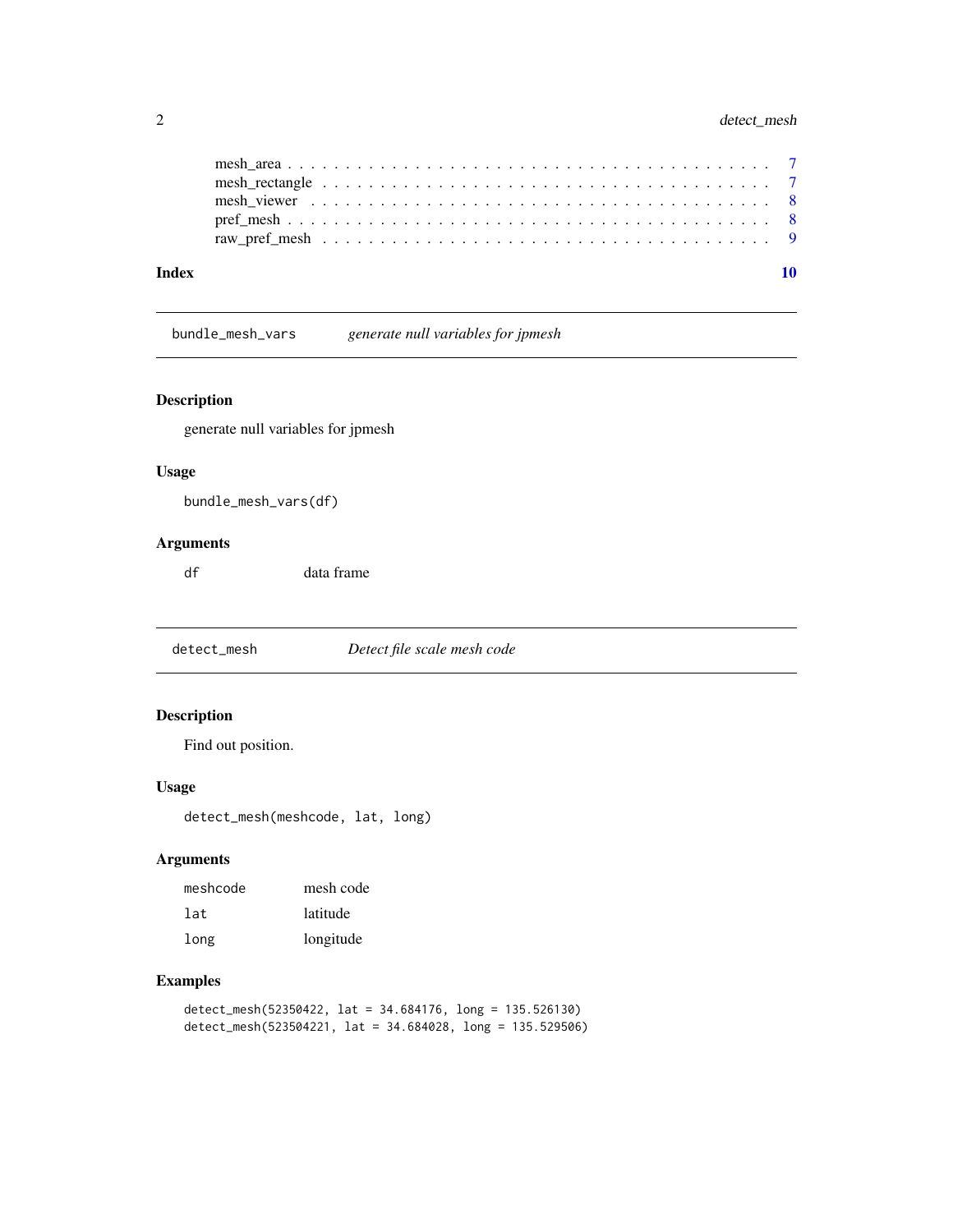<span id="page-2-0"></span>

Convert and export meshcode area to geojson string.

#### Usage

export\_mesh(code)

#### Arguments

code meshcode

#### Value

geojson character strings

#### Examples

```
# export geojson string
export_mesh(
  code = latlong_to_meshcode(lat = 35.82083, long = 137.0563, order = 3))
library(leaflet)
leaflet() %>%
addTiles() %>%
setView(lng = 135.0, lat = 38.0, zoom = 3) %>%
addGeoJSON(
  export_mesh(
   code = c(latlong_to_meshcode(lat = 35.82083, long = 137.0563, order = 3),
   latlong_to_meshcode(lat = 38.40052, long = 141.0131, order = 3))))
```
fine\_separate *Separate more fine mesh order*

#### Description

Return contains fine mesh codes

#### Usage

```
fine_separate(meshcode = NULL, order = c("harf", "quarter"), ...)
```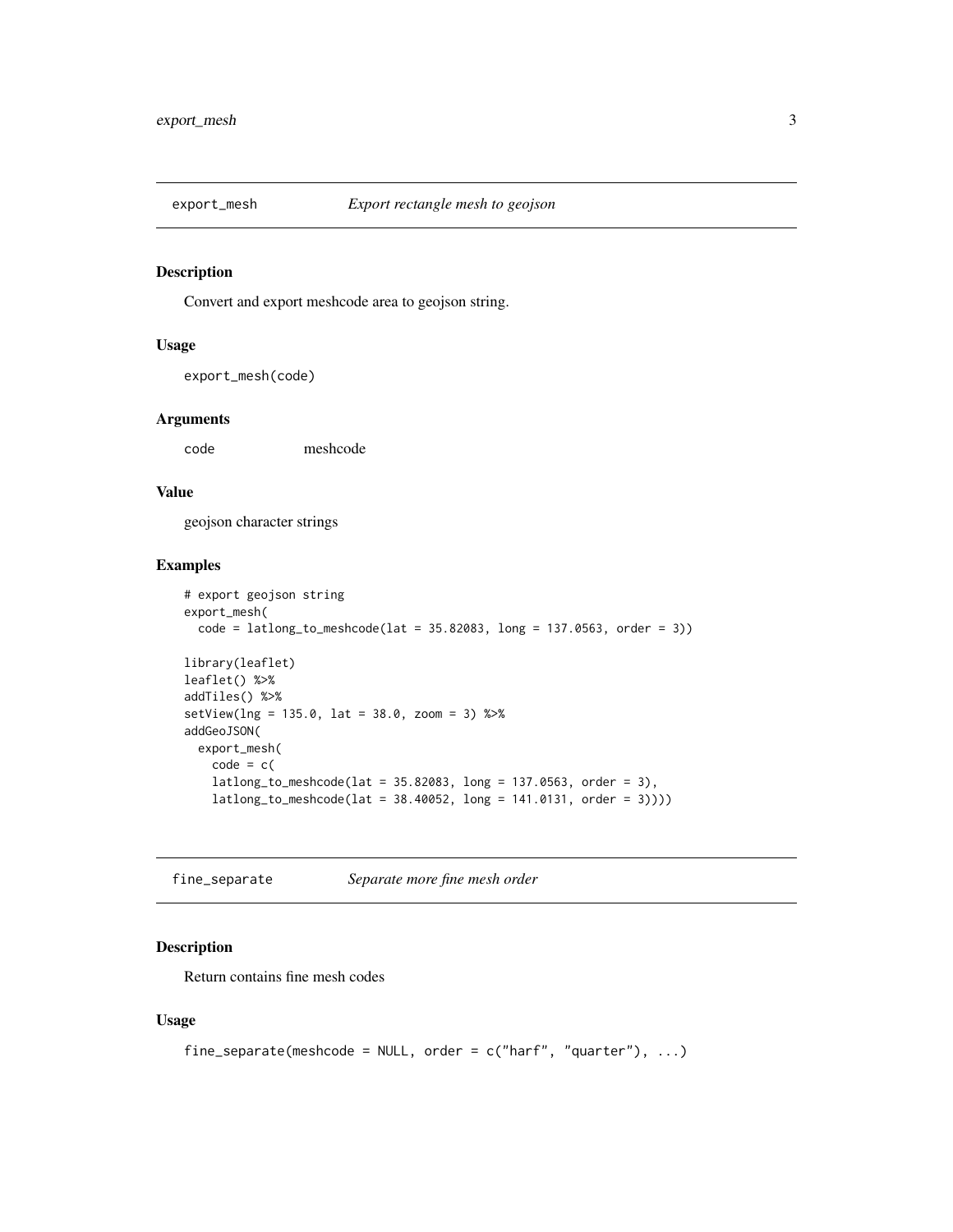4 jphrect to the state of the state of the state of the state of the state of the state of the state of the state of the state of the state of the state of the state of the state of the state of the state of the state of t

#### Arguments

| meshcode | mesh code                  |
|----------|----------------------------|
| order    | Choose mesh order          |
| .        | other parameters for paste |

# Value

character vector

# Examples

```
fine_separate(52350400, "harf")
fine_separate(52350400, "quarter")
fine_separate(52350400, "quarter", collapse = ",")
```
jpnrect *Simple displaed as rectangel for Japan (fortified)*

# Description

Rectangle Japanese prefectures positions.

#### Usage

jpnrect

#### Format

A data frame with 235 rows 11 variables:

- long
- lat
- order
- hole
- piece
- id
- group
- mesh\_code
- latitude
- longitude
- abb\_name

<span id="page-3-0"></span>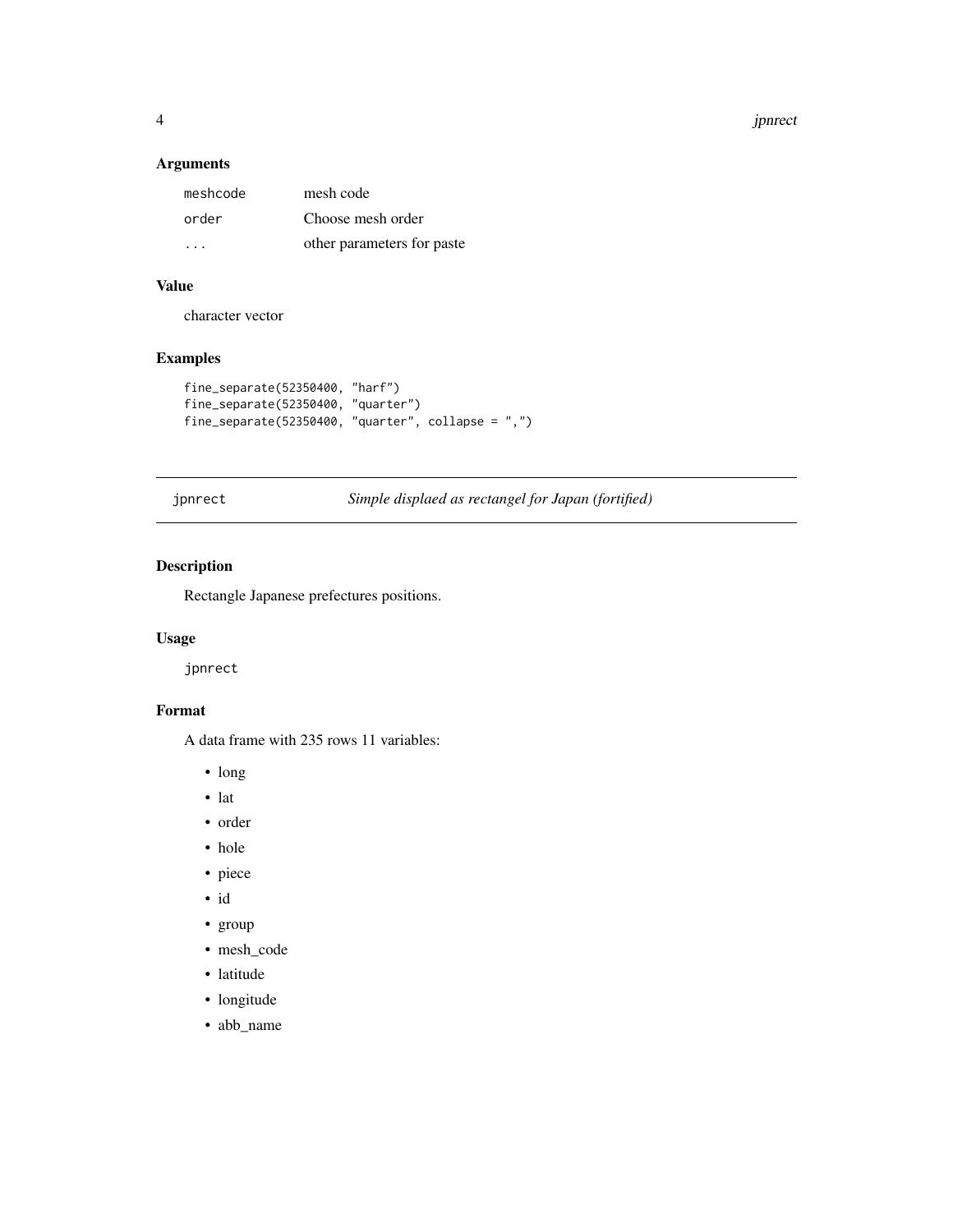<span id="page-4-0"></span>latlong\_to\_meshcode *Convert from coordinate to mesh code*

#### Description

From coordinate to mesh codes.

#### Usage

```
latlong_to_meshcode(lat = NULL, long = NULL, order = 3)
```
#### Arguments

| lat   | numeric. latitude  |
|-------|--------------------|
| long  | numeric. longitude |
| order | integer. mesh type |

### Details

http://takenaka-akio.org/etc/j\_map/index.html

#### Value

mesh code (default 3rd meshcode)

#### Author(s)

Akio Takenaka

#### Examples

```
latlong_to_meshcode(43.06462, 141.3468, order = 3)
latlong_to_meshcode(35.68949, 139.6917, order = 2)
```
latlong\_to\_sepate\_mesh

*Convert from coordinate to separate mesh code*

#### Description

From coordinate to mesh codes.

#### Usage

```
latlong_to_sepate_mesh(lat = NULL, long = NULL, order = c("harf",
  "quarter"))
```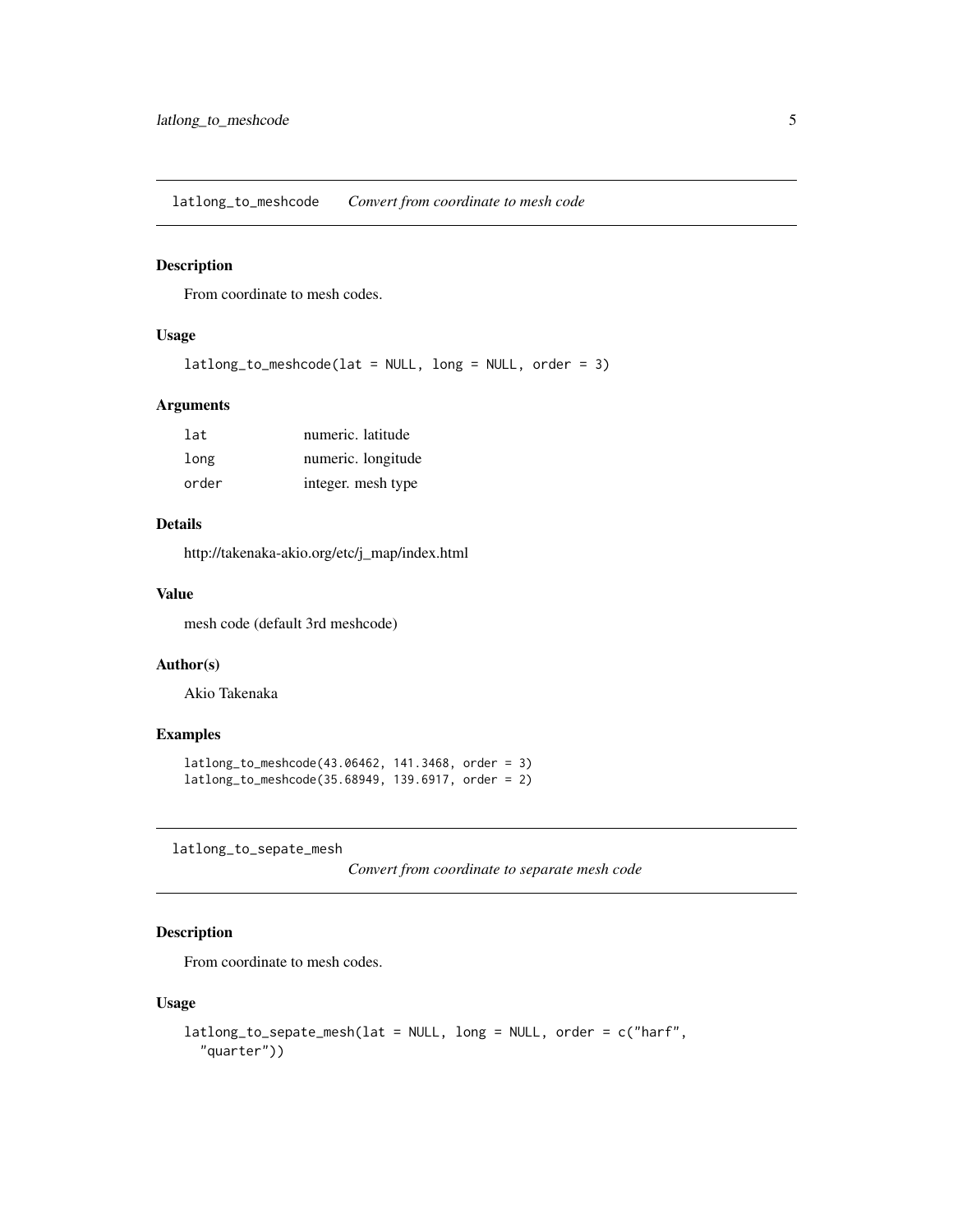#### <span id="page-5-0"></span>Arguments

| lat   | numeric. latitude                |
|-------|----------------------------------|
| long  | numeric. longitude               |
| order | choose character harf or quarter |

#### Value

separate meshcode

#### Examples

```
latlong_to_sepate_mesh(35.442788, 139.301255, order = "harf")
latlong_to_sepate_mesh(35.442893, 139.310654, order = "quarter")
latlong_to_sepate_mesh(35.448767, 139.301706, order = "quarter")
latlong_to_sepate_mesh(35.449011, 139.311340, order = "quarter")
```
meshcode\_to\_latlon *Get from mesh code to latitude and longitude*

#### Description

mesh centroid

#### Usage

meshcode\_to\_latlon(code)

#### Arguments

code numeric. mesh code

#### Details

http://takenaka-akio.org/etc/j\_map/index.html

### Author(s)

Akio Takenaka

#### Examples

meshcode\_to\_latlon(64414277)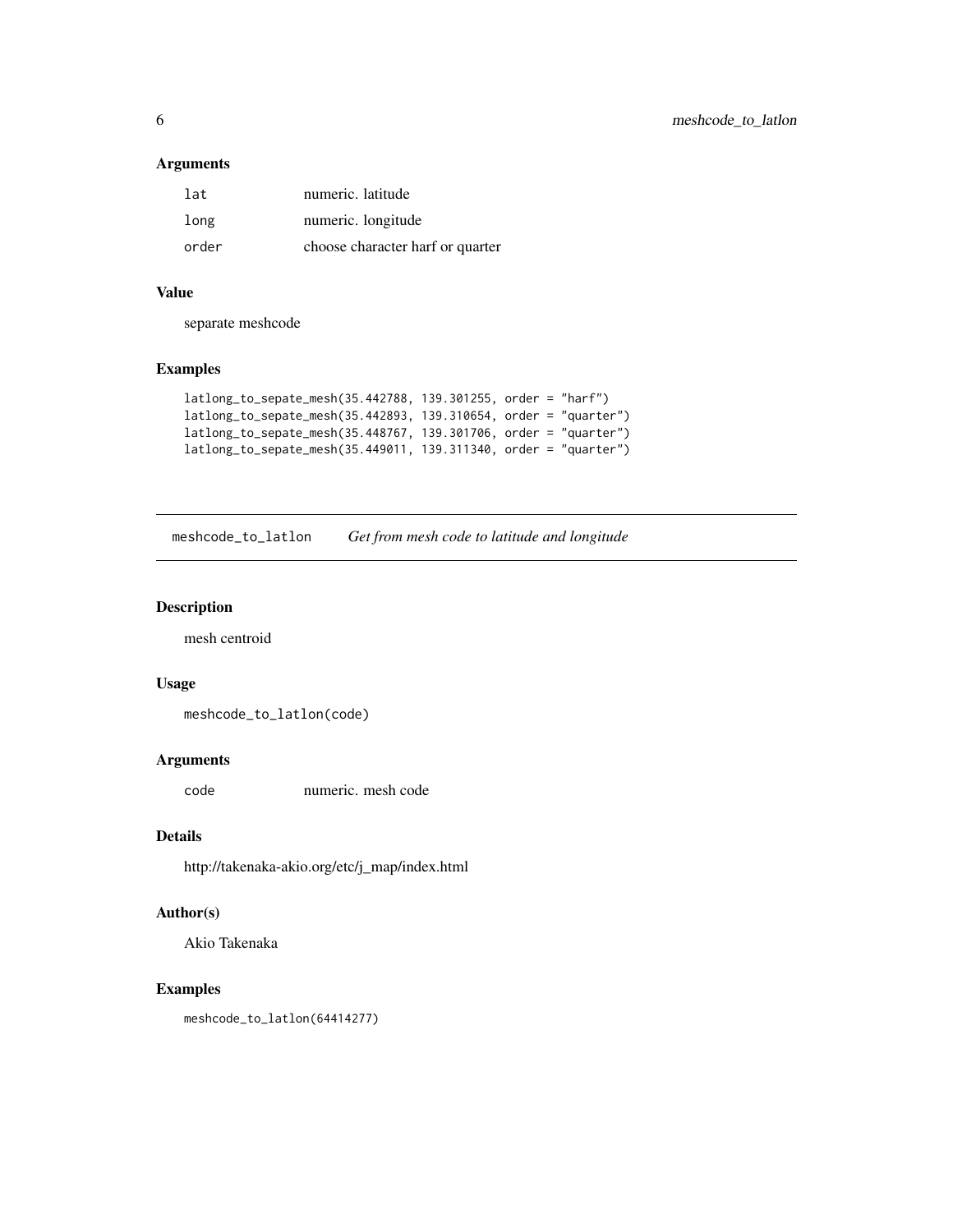<span id="page-6-0"></span>

Single mesh coverd area.

#### Usage

```
mesh_area(code, order = c("harf", "quarter", "eight"))
```
#### Arguments

| code  | mesh code  |
|-------|------------|
| order | mesh order |

#### Examples

```
mesh_area(523504221, order = "harf")
```
mesh\_rectangle *mesh rectangle check*

#### Description

Multiple mesh coverd area.

#### Usage

mesh\_rectangle(df, code = "mesh\_code", view = TRUE)

#### Arguments

| df   | data.frame |
|------|------------|
| code | mesh code  |
| view | option.    |

#### Examples

```
## Not run:
library(dplyr)
mesh_rectangle(pref_mesh(33), code = "id", view = FALSE)
```
## End(Not run)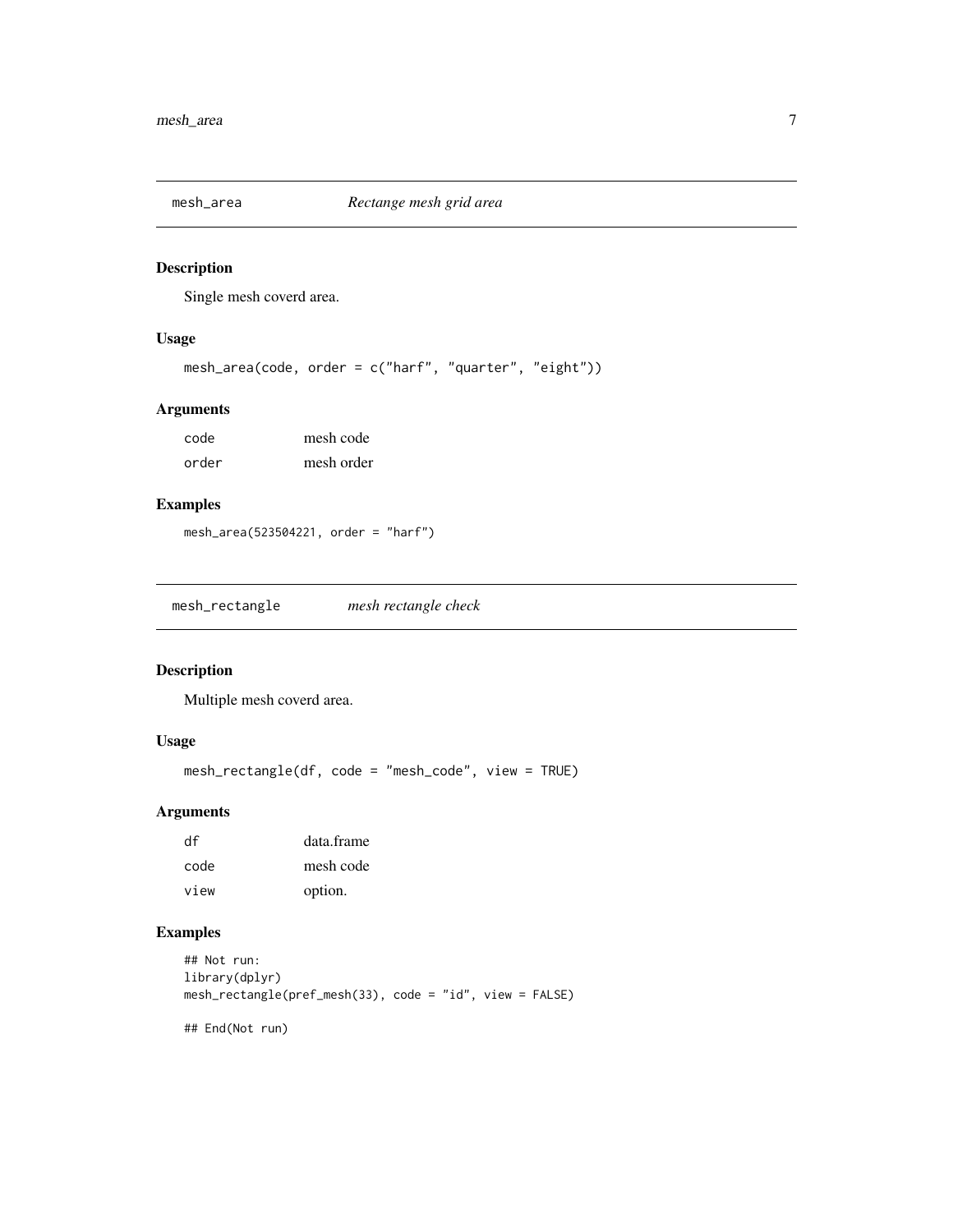<span id="page-7-0"></span>

Shiny gadgets for jpmesh.

#### Usage

mesh\_viewer(...)

### Arguments

... other parameters

#### Examples

## Not run: mesh\_viewer()

## End(Not run)

#### pref\_mesh *Collect prefecture 1km mesh data*

# Description

Japanese prefectures administrations

#### Usage

pref\_mesh(code = NULL)

#### Arguments

code prefecture code (jiscode)

# Examples

head(pref\_mesh(33))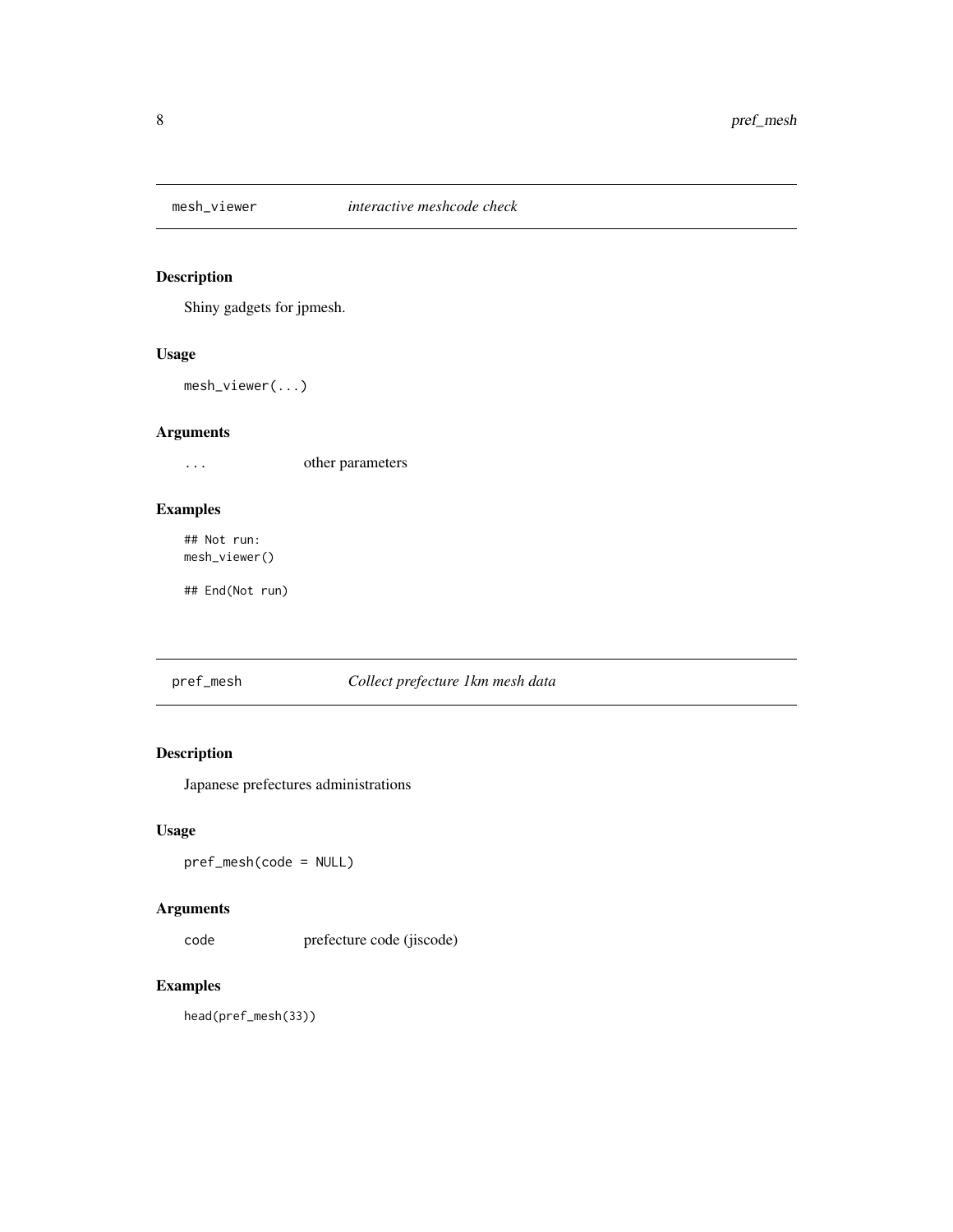<span id="page-8-0"></span>

inherent function

# Usage

raw\_pref\_mesh(path)

# Arguments

path path to local file.